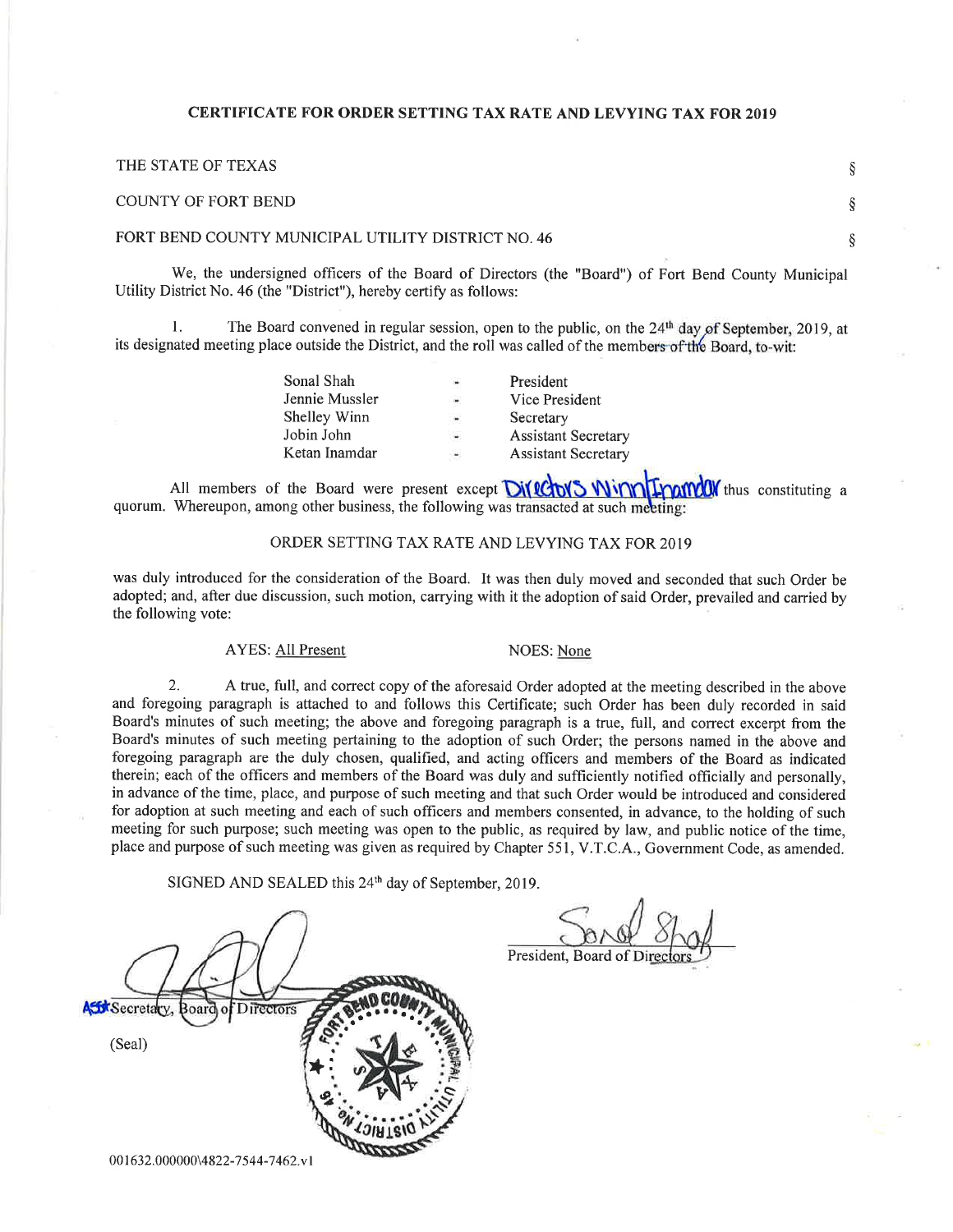### ORDER SETTING TAX RATE AND LEVYING TAX FOR 2019

| THE STATE OF TEXAS                                 |  |
|----------------------------------------------------|--|
| COUNTY OF FORT BEND                                |  |
| FORT BEND COUNTY MUNICIPAL UTILITY DISTRICT NO. 46 |  |

WHEREAS, the District has issued and sold certain bonds; and

WHEREAS, the District must levy a tax on all taxable property in the District to provide for payment of interest on and principal of its bonds as said bonds mature; and

WHEREAS, at an election held on May 26, 1984, the Board of Directors was authorized to levy a maintenance tax by the voters of the District; and

WHEREAS, the District may levy a tax on all taxable property in the District to provide for payment of expenses as set out in Section 49.I07, Texas Water Code; and

WHEREAS, the tax rolls for the year of 2019 have been approved by the Appraisal Review Board; and

WHEREAS, the Tax Assessor and Collector for the District has calculated the effective tax rate and made other calculations pursuant to Sections26.04 - 26.07, Property Tax Code, Vernon's Texas Codes Annotated (the "Statute"); and

WHEREAS, the Financial Advisor for the District has made a recommendation as to what the tax rate should be.

# NOW, THEREFORE, BE IT ORDERED BY THE BOARD OF DIRECTORS OF FORT BEND COUNTY MUNICIPAL UTILITY DISTRICT NO. 46 THAT:

I.

The tax rate for the year 2019 shall be Ninety-One Cents (\$0.91) per \$100 of assessed valuation, comprised of Seventy Two Cents (\$0.72) per \$100 of assessed valuation for debt service purposes and Nineteen Cents (\$0.19) per \$100 of assessed valuation for operation/maintenance purposes. The District's Tax Assessor and Collector shall take all steps necessary and authorized by law to collect taxes as owed pursuant to this Order. Said taxes shall be levied, assessed and collected at the rate of Ninety-one Cents (\$0.91) per \$100 of assessed valuation for 2019 as provided for in Chapters 49 and 54, Texas Water Code, and all other applicable laws.

The taxes levied hereby shall be delinquent after January 31,2020.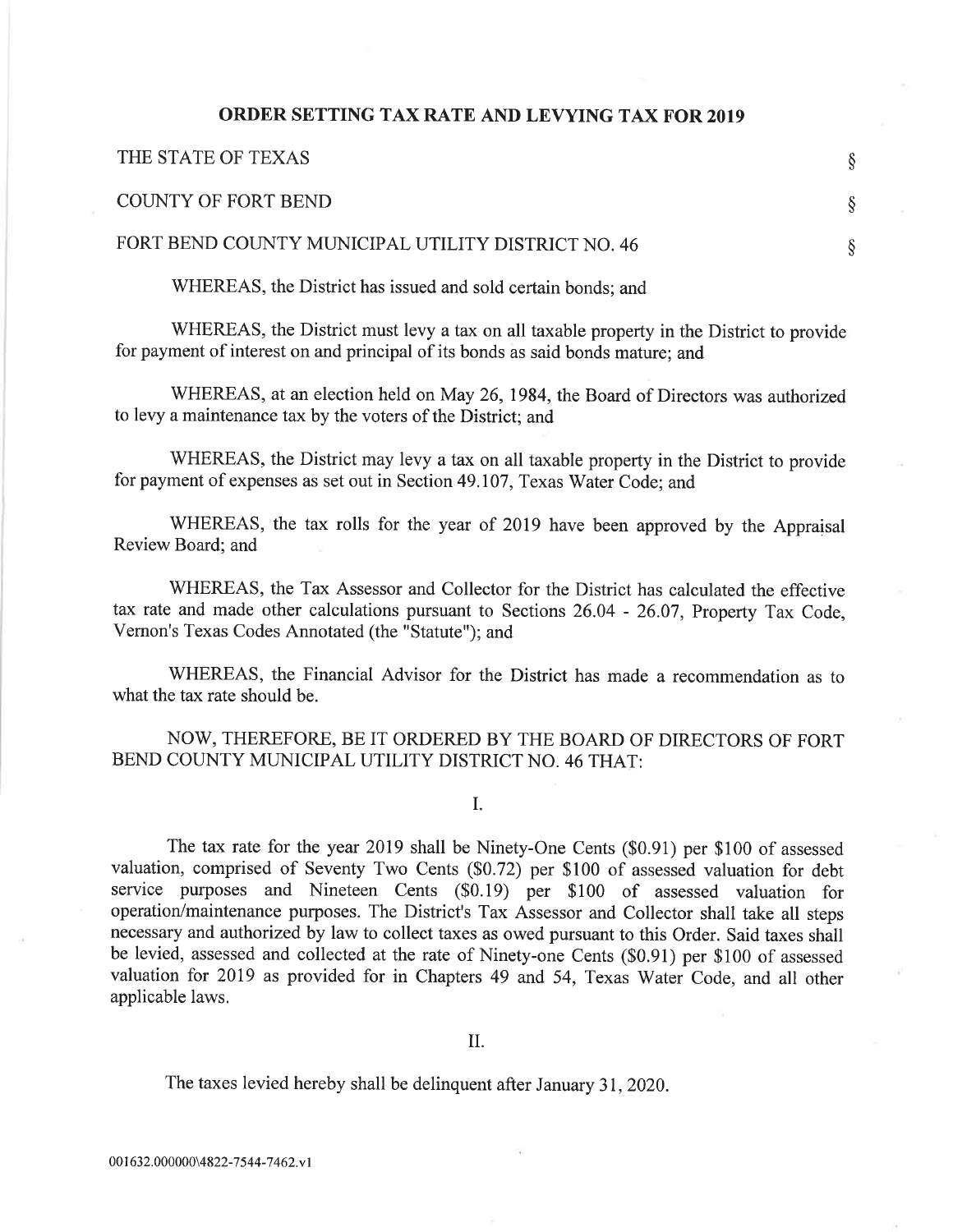This Order shall be effective from and after its adoption.

## IV

The President or Vice President is authorized to do all things necessary for execution of this Order; and the President or Vice President is further authorized to execute, and the Secretary or any Assistant Secretary to attest, this Order on behalf of the Board of Directors.

[REMAINDER OF PAGE LEFT INTENTIONALLY BLANK]